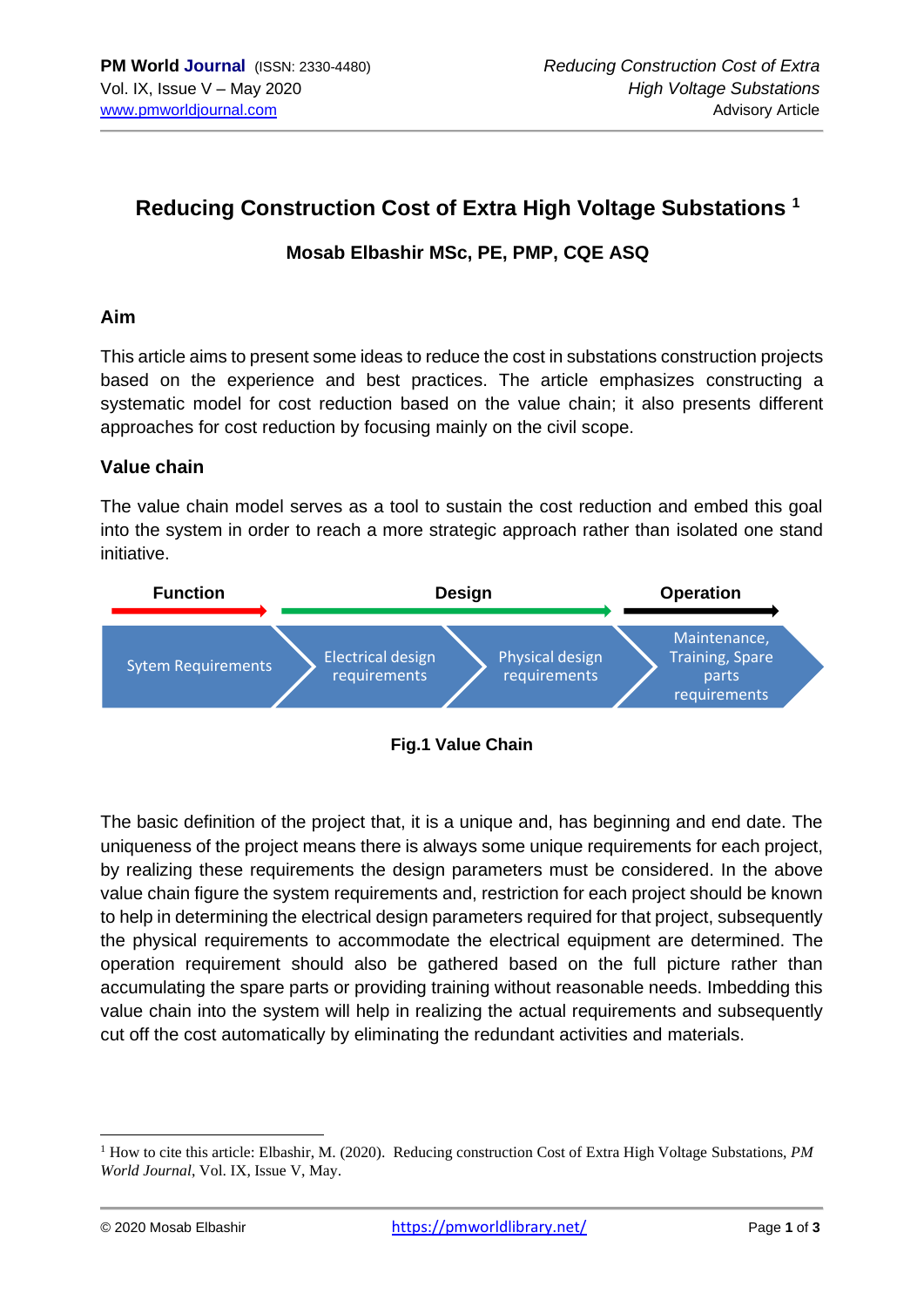# **Cost Reduction Approaches**

#### *1- Reduction of the reinforced concrete quantities*

As the RC concrete work will be the major contributor in the civil work cost, the following suggestions might be used to reduce the quantities:

- Land utilization: use compact model by minimize the buildings number (Two or one building instead of four). This approach will reduce number of tunnels too.
- One story building instead of multi-story building, wherever the space is available
- Minimize the length of the tunnels by decreasing the distance between the buildings
- Replace the tunnels wherever it is possible by utilizing duct banks and trenches

The concept here is to reduce the concrete work by utilizing and managing space, to effectively accommodate the electrical requirements.

## *2- Reduction of the civil work time*

Generally, reducing time is going to be in a trade of cost but, crushing project time will contribute in the cost reduction over the long run. Compressing the civil work time will allow the electrical installation to start earlier, leading to early energization of the substation and eventually to a better economic outcome from utilizing the energized substation.

One way to minimize the civil work time is by using precast members for the buildings super structure, this approach will approximately reduce the civil work time at minimum by 50% in case of utilizing good construction management planning.

## *3- Contract management*

Turnkey contracts and lump sum contracts have been used universally, especially for the public-sector projects. Anyway, since its introduction in 2002, Target value design (AKA Target cos) has been used commonly by the construction industry in United States, the concept has been used for decades in manufacturing as a lean approach for cost reduction. The researches show that using this concept in construction industries will lower the cost below the market price by 15%.

The target value design management approach is simply estimating the project cost (work cost plus the contractor profit) then, all parties will work together to cut down the cost. At the end of the project the cost saving will be shared based on a pre-agreement system between all parties. This approach will ensure that, the interest of all parties will be aligned to raise the performance, enhance the collaboration and to establish a lean process. The contractor is going to have the incentive to produce effective design and, also will use lean construction management practices in order to achieve optimum cost.